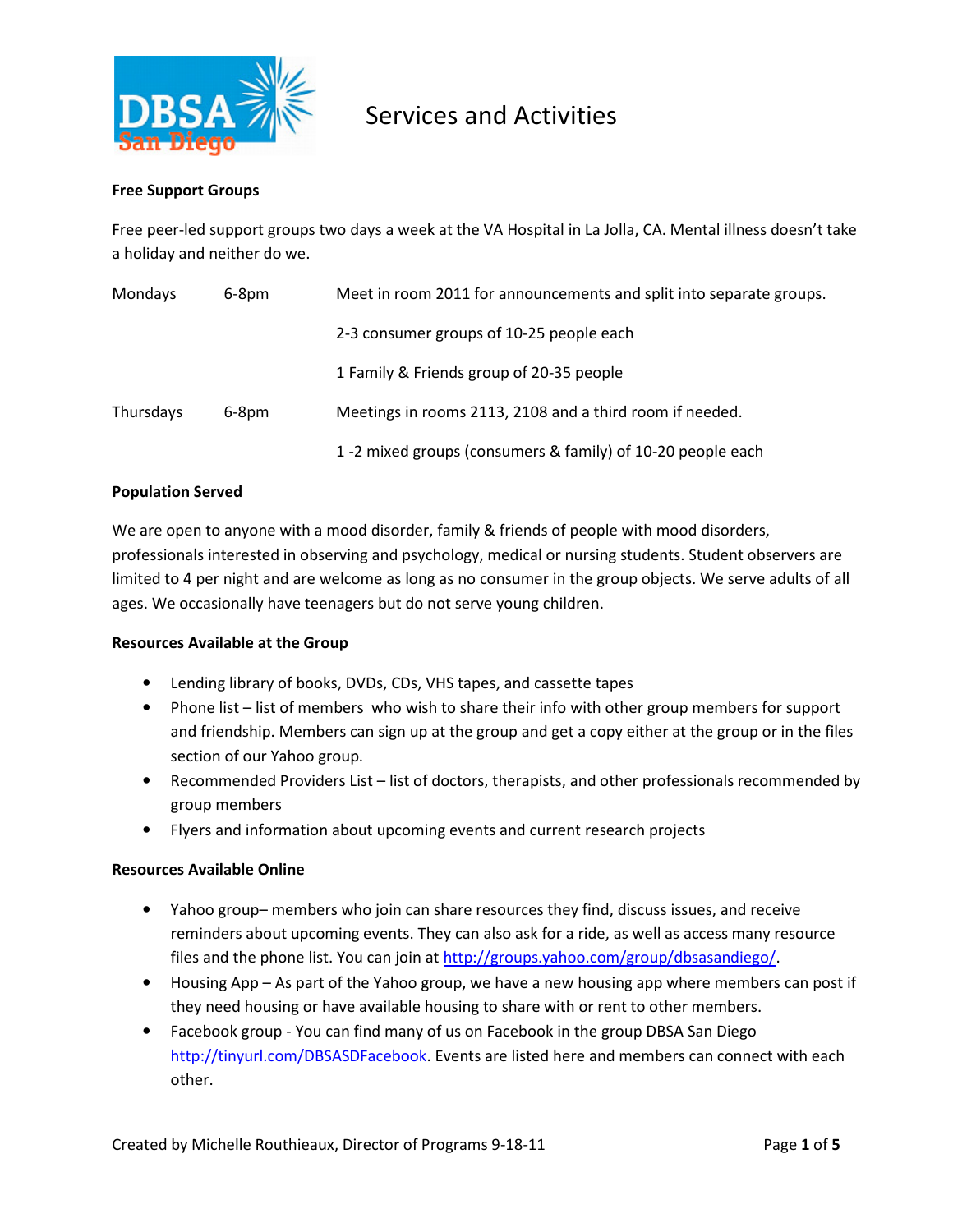

- Website (www.dbsasandiego.org) continuously updated website with all info about our chapter, as well as all other chapters in the county. There is an extensive Resources page that lists resources throughout the county, other non-profits, mental health events, relevant news and research articles, options for volunteering and social opportunities.
- There is contact information on the website if people need more information. There are 3 email addresses and a phone number to a cell phone carried 24/7 by one of our members. It is NOT a crisis line but is available for anyone who needs information. We frequently get calls from out of state or from non-group members looking for help.

### Lecture Series

### http://www.dbsasandiego.org/speakers.html

Almost every month we host a lecture in Garren Auditorium on the UCSD School of Medicine campus, directly across the street from the VA – usually the first or second Monday. We announce and promote our speaker not only to our members but also to several hundred providers, advertise on Backpage.com and Craigslist.org, and hand out flyers at outreach events. We average between 30 and 65 attendees. . Recent speakers have included:

| Aug 2011         | Marla Kingkade         | "Behavioral Health Emergency Response Plan"                          |
|------------------|------------------------|----------------------------------------------------------------------|
| <b>July 2011</b> | <b>Scott Stewart</b>   | "A Primer on Public Benefits: From Social Security to Medi-Cal"      |
| June 2011        | Irwin Rosenfarb, Ph.D. | "Family Treatment for Bipolar Disorder"                              |
| May 2011         | John Kelsoe, M.D.      | "Recent Advances in the Genetics of Bipolar Disorder"                |
| Mar 2011         | Hagop Akiskal, M.D.    | "Principles of Caring for Bipolar Patients and Their Families"       |
| Jan 2011         |                        | Amanda Gutierrez, Psy.D. "Emotion Regulation and Self-Harm Behavior" |

All speakers back to April of 2007 are listed on the speakers page of the website, where you can also find links to many of their Powerpoint presentations. http://www.dbsasandiego.org/speakers.html

### **Outreach**

We host a booth at a number of resource fairs in an effort to reach out to consumers, professionals, and the community with information about mood disorders, community resources and our group. In 2011 we reached out at these events:

| Jan 2011 | PERT Academy | Resource fair as part of a training for police officers to learn about |
|----------|--------------|------------------------------------------------------------------------|
|          |              | mental health and the services available.                              |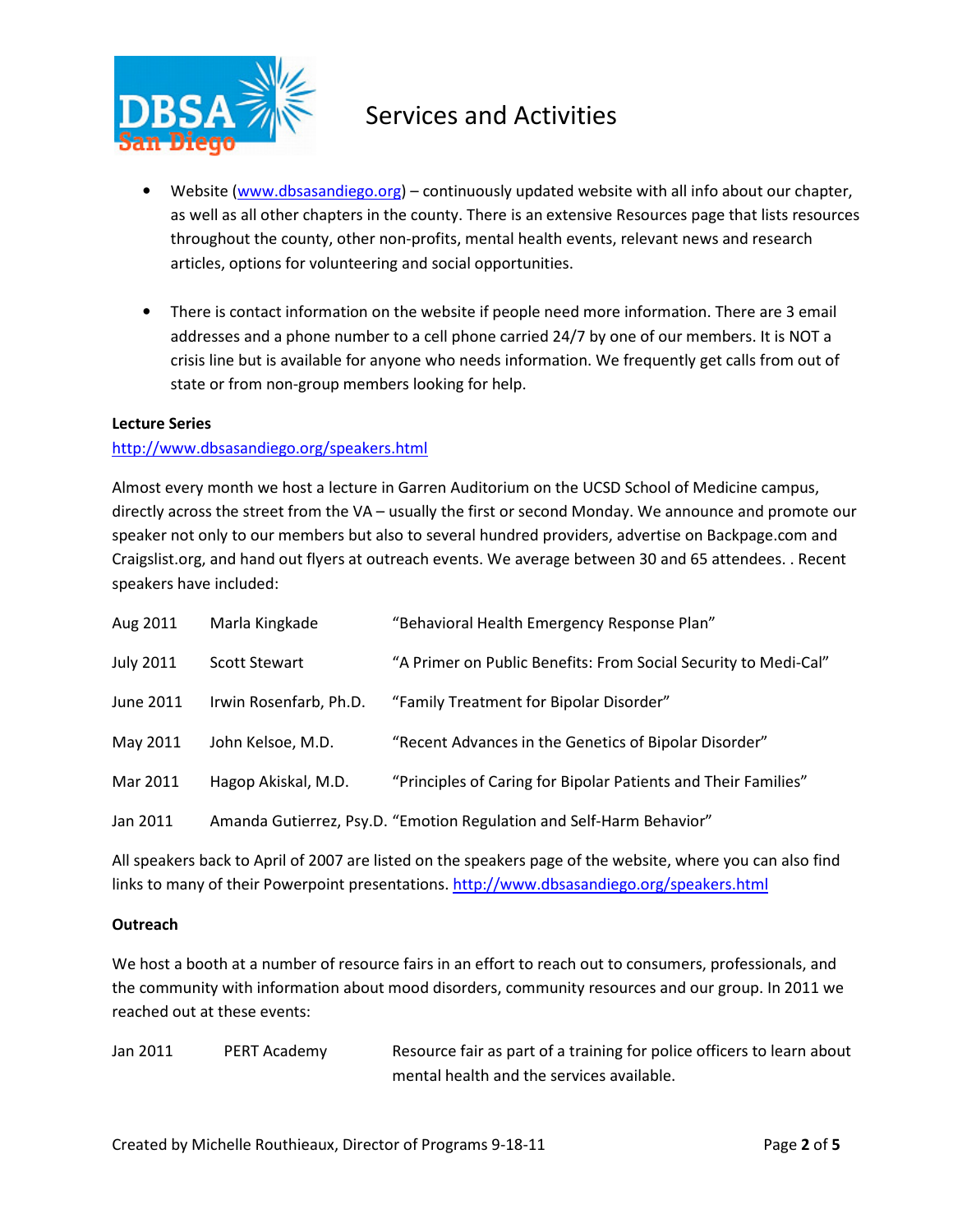

| Feb 2011  |                        | NAMI Hearts & Minds Resource fair at NAMI's community outreach event                                                |
|-----------|------------------------|---------------------------------------------------------------------------------------------------------------------|
| Mar 2011  | <b>CAHM Forum</b>      | Community Alliance for Healthy Minds community forum and<br>resource fair                                           |
| Apr 2011  | PERT Academy           | Resource fair as part of a training for police officers to learn about<br>mental health and the services available. |
| Apr 2011  | <b>NAMI Walk</b>       | Walk and resource fair with 3000 participants                                                                       |
| Jun 2011  | PERT Academy           | Resource fair as part of a training for police officers to learn about<br>mental health and the services available. |
| Sept 2011 | City College Fair      | Suicide Prevention Week resource fair at the college                                                                |
| Oct 2011  | PERT Academy           | Resource fair as part of a training for police officers to learn about<br>mental health and the services available. |
| Oct 2011  | <b>SDPA Conference</b> | San Diego Psychological Association's fall conference. We educate<br>psychologists and trainees about our services. |
| Oct 2011  | <b>AFSP Walk</b>       | Out of the Darkness Walk - resource fair                                                                            |
| Oct 2011  | Meeting of the Minds   | Behavioral Health Conference resource fair                                                                          |
| Nov 2011  | Safe a Life Walk       | Suicide Prevention Walk - resource fair                                                                             |



Michelle & Margaret working the table at the City College Suicide Prevention Week resource fair. 9-8-11

Thanks to our extensive outreach efforts, in person and through our website, DBSA San Diego is growing by leaps and bounds.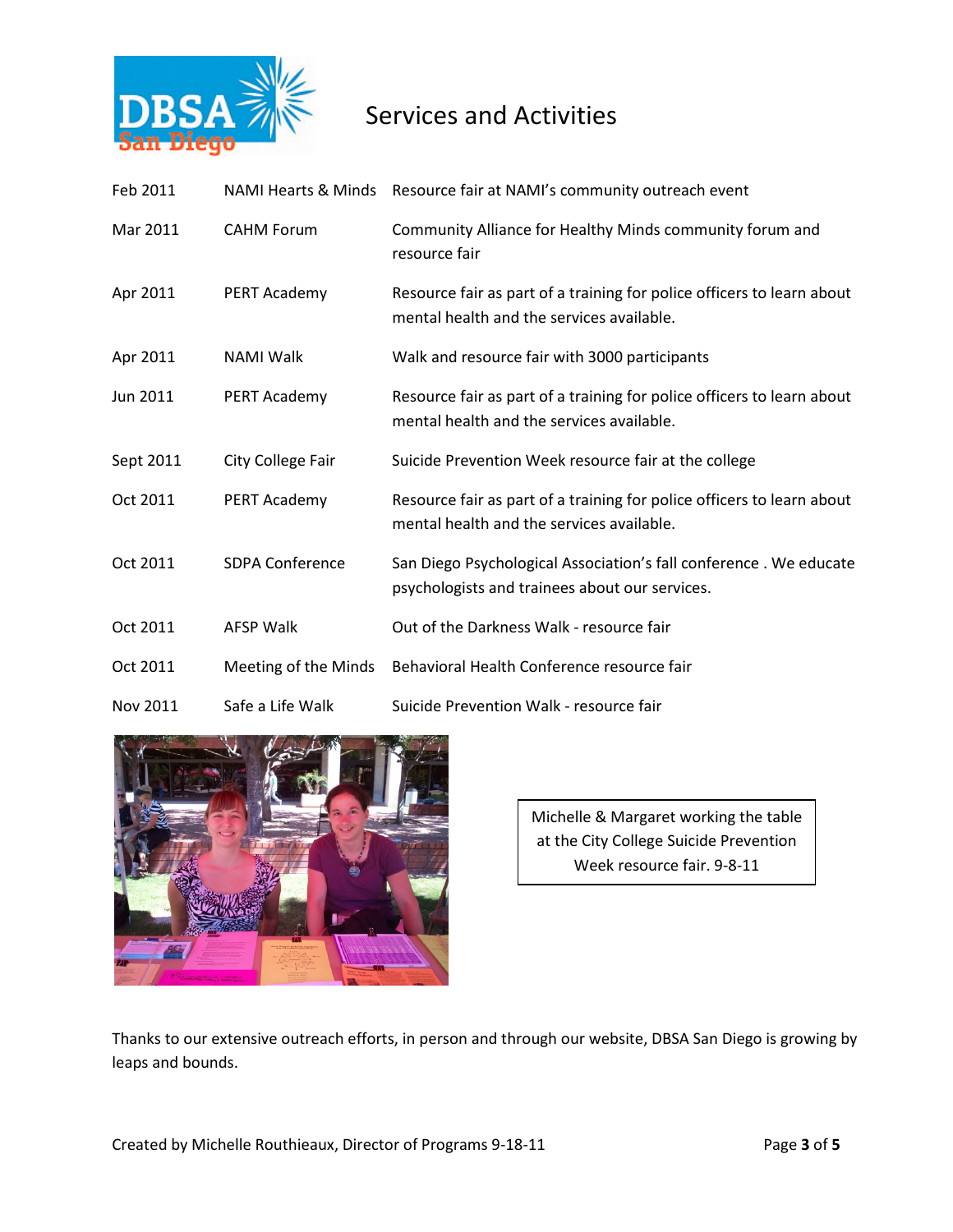

### Newsletter

This year we started publishing a newsletter for our members and providers and leaders of other community organizations. We share our events and successes and highlight other community organizations and programs. The newsletter is available on our website, is emailed to our members and providers list, and a limited number are printed for the groups.

### Social Events

- Summer Beach Picnics Each summer we have 4 potluck picnics, one per month, at Crown Point. DBSA San Diego provides the meat, buns, condiments, drinks, plates and cutlery and members bring the rest. They are quite popular and successful.
- Spring Fling & Thanksgiving Celebration These events are held at a local Hometown Buffet, one in the spring and one in November, and are subsidized. The price of the buffet is around \$10. We ask that our members pay \$5 and we pay the rest from our general fund. Anyone who can't afford to pay is welcome to come for free. These events are also open to friends & family of group members. Our average attendance is about 40 people.
- Padres Game Each year we take a group field trip to a Padres game at Petco Park. Approximately 30 people attend and community members donate money for members to attend who cannot afford the \$15 tickets.
- Client Recognition Luncheon Each year we present an Excellence in Recovery award to one member at the county's Client Recognition Luncheon. Last year it was awarded to a member who has worked tirelessly for DBSA San Diego for the past ten years.
- Holiday Party We have a potluck Holiday party every year in December where we acknowledge facilitators & group leaders. The group runs an extra hour that night to accommodate the festivities.
- Ralphs After almost every group a handful of people go to a Ralphs grocery store a few blocks away to eat and socialize. There are food places nearby and an area with tables and chairs inside the store, which is open 24/7. There is usually at least something for everyone to eat if they're interested and if they can't afford to buy food the group members will pitch in to help.

One of the things our members really appreciate is that DBSA San Diego is not just about support for mental illness. It's about making connections with people. Many of our members are friends and do things outside the group. It reduces social isolation and helps people develop a sense of belonging in the community, also to know that they're not alone. There are also opportunities for members to volunteer to help with the resource table at walks or to set up for speakers or participate in outreach. Everyone is welcome at board meetings and can earn voting rights by attending.